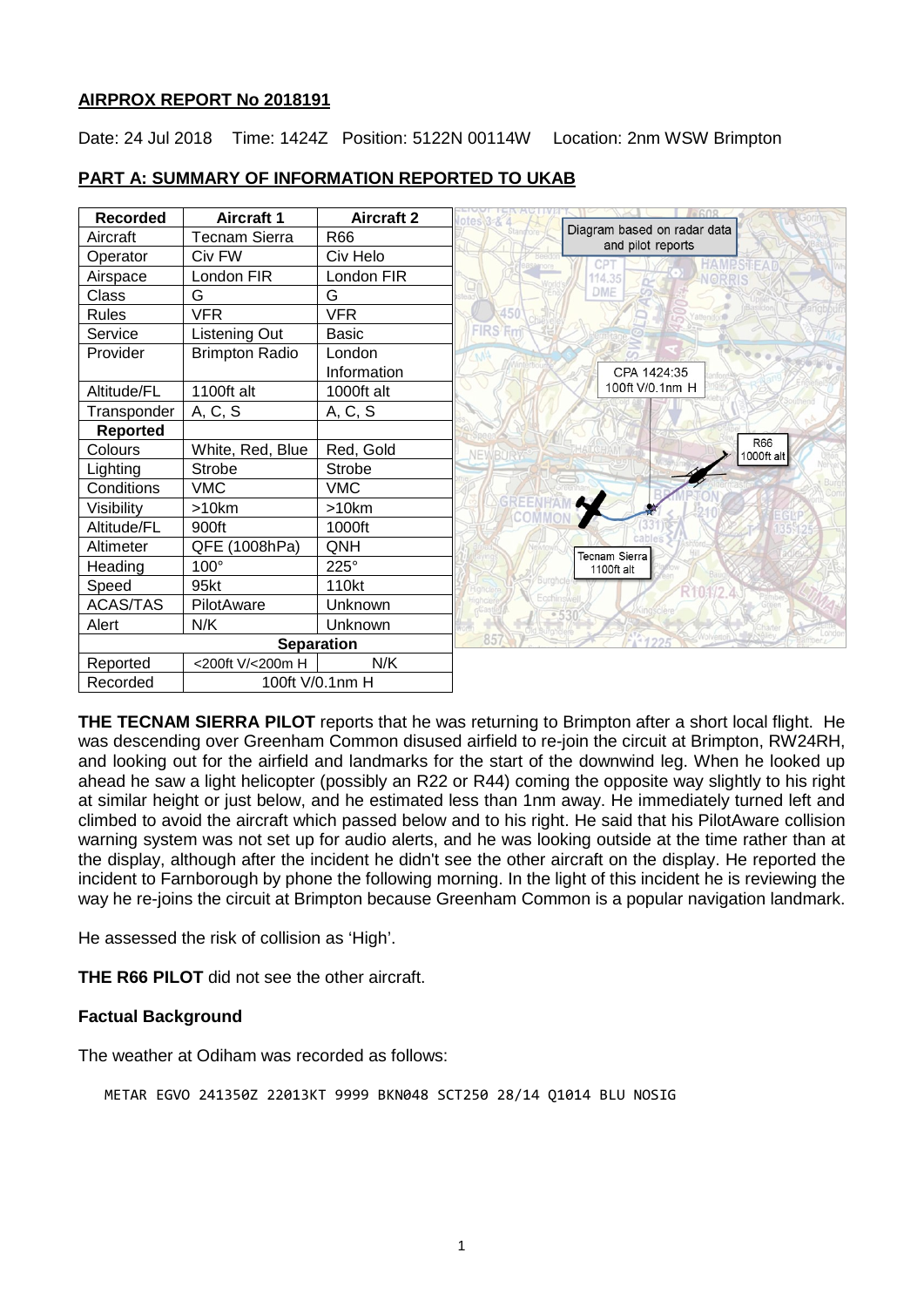#### **Analysis and Investigation**

# **UKAB Secretariat**

The Tecnam Sierra and R66 pilots shared an equal responsibility for collision avoidance and not to operate in such proximity to other aircraft as to create a collision hazard<sup>[1](#page-1-0)</sup>. If the incident geometry is considered as head-on or nearly so then both pilots were required to turn to the right<sup>[2](#page-1-1)</sup>. If the incident geometry is considered as converging then the R66 pilot was required to give way to the Tecnam Sierra<sup>[3](#page-1-2)</sup>.

### **Summary**

An Airprox was reported when a Tecnam Sierra and an R66 flew into proximity at 1424 on Tuesday 24<sup>th</sup> July 2018. Both pilots were operating under VFR in VMC, the Tecnam Sierra pilot not in receipt of a Service and the R66 pilot in receipt of a Basic Service from London Information.

# **PART B: SUMMARY OF THE BOARD'S DISCUSSIONS**

Information available consisted of reports from the pilots of both aircraft and radar photographs/video recordings.

The Board began by looking at the actions of the Tecnam pilot. Members noted that he was focused on looking down for geographical visual reference points prior to the Airprox, and that this had resulted in reduced lookout for other aircraft. As ever, there is a balance to be struck within the elements of the 'Aviate, Navigate, Communicate' mantra and members acknowledged the need to ensure an appropriate track was maintained to the downwind point. Notwithstanding, members opined that this incident again highlights the importance of pilots dividing their attention between tasks to ensure a robust lookout in the see-and-avoid environment. Members could not determine whether the PilotAware had alerted or not but commended the Tecnam pilot for its carriage and encouraged him to integrate the audio warning feature at the earliest opportunity so that he did not have to rely on referring only to its display.

The Board then turned to the actions of the R66 pilot. The helicopter members commented that the area around Brimpton was a busy piece of airspace and a known hotspot for transiting aircraft that requires pro-active lookout to avoid other aircraft. They also commented that, although the R66 pilot was entitled to be where he was, in their opinion, flying that close to Brimpton at circuit height was not best practice, especially without making a call on Brimpton's frequency. The Board agreed and decided that this was a contributory factor to the incident. Other members commented that the R66 pilot would also have been better served by seeking a Traffic Service from either Benson or Farnborough for his transit rather than calling London Information, who operate only a Basic Service without radar and can only provide generic Traffic Information about other aircraft that they are in contact with.

The Board then considered the cause and risk of the Airprox. Notwithstanding his task focus on navigation, members agreed that the Tecnam pilot had seen the R66 early enough to carry out timely avoiding action. Noting that the R66 pilot did not see the Tecnam, the Board therefore concluded that the incident was best described as a conflict in Class G resolved by the Tecnam pilot. Turning to the risk, the Board agreed that because the Tecnam pilot had seen the R66 early enough to make a timely and effective manoeuvre, although safety had been degraded there had been no risk of collision; risk Category C.

 $\overline{\phantom{a}}$ 

<span id="page-1-0"></span><sup>1</sup> SERA.3205 Proximity.

<span id="page-1-1"></span><sup>2</sup> SERA.3210 Right-of-way (c)(1) Approaching head-on.

<span id="page-1-2"></span><sup>3</sup> SERA.3210 Right-of-way (c)(2) Converging.